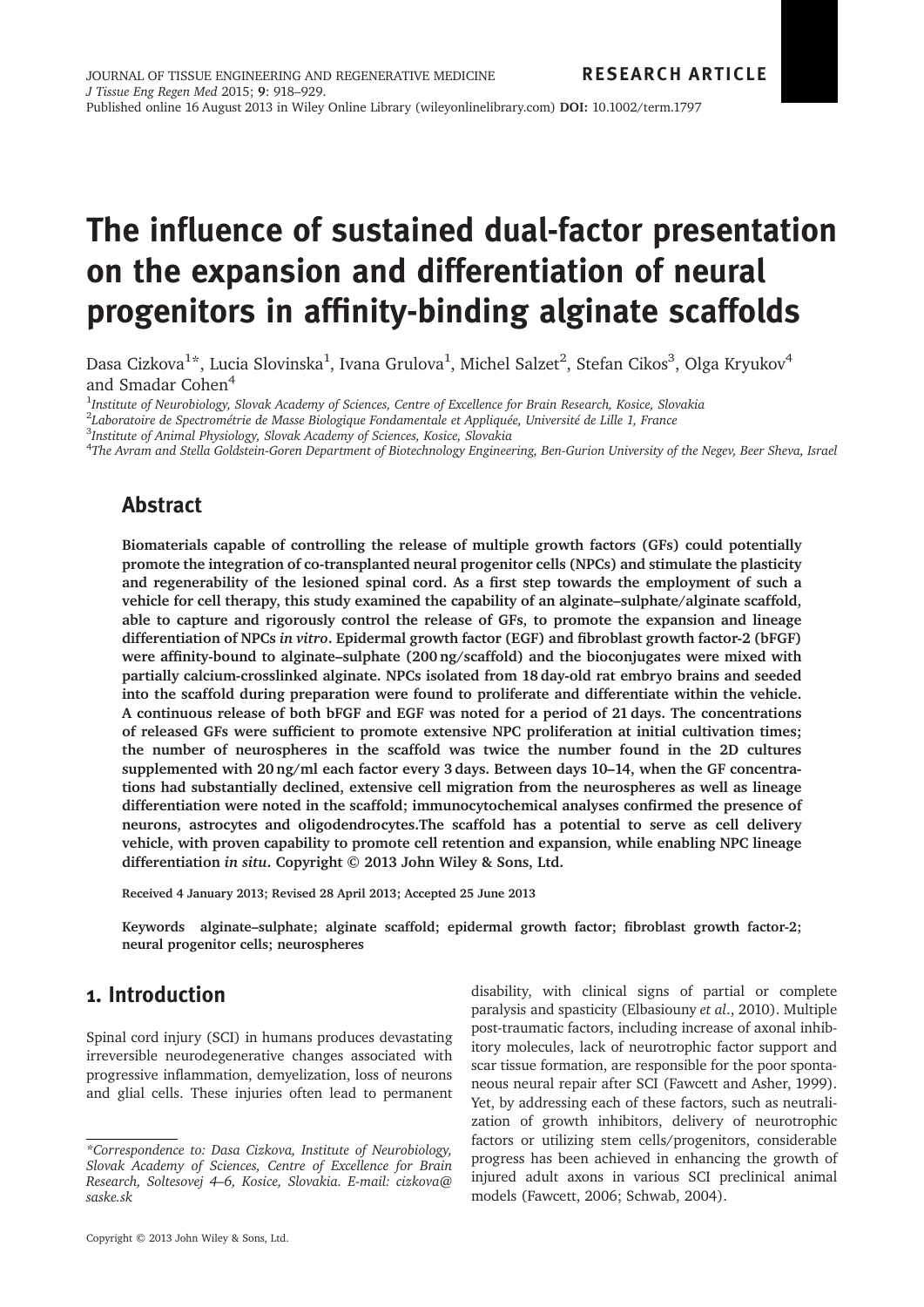In recent years, much attention has been focused on the transplantation of neural progenitor cells (NPCs) following spinal cord injury, leading to various levels of functional recovery (Cummings et al., 2006; Nakamura et al., 2005; Marsala et al., 2004; Webber et al., 2007). The transplantation process typically involves the injection of a cell suspension into the central cyst site to replace lost neurons or remyelinate impaired spinal axons caused by SCI (Salazar et al., 2010). However, the lack of chemical signals, including cytokines and neuropeptides such as trophic/growth factors, and physical determinants such as extracellular matrix (ECM) proteins and supporting matrix at the lesion site, have led to the limited survival, retention and differentiation of the implanted NPCs. In addition, the hostile environment in the lesion site immediately after the damaging event does not provide a suitable place for transplanted cells (Karimi-Abdolrezaee et al., 2006).

In an attempt to enhance endogenous plasticity and integration of transplanted NPCs into functional neural circuitry, various cell-delivery vehicles have been developed in the form of natural/synthetic scaffolds, releasing growth factors (Shanbhag et al., 2010; Jain et al., 2006; Perale et al., 2011; Baumann et al., 2010). In most of these systems, the growth factors are attached to the scaffolds via covalent binding or are physically entrapped in the matrix. Such factor presentation is considered unnatural, since growth factors, especially those of the heparin-binding protein family, bind the proteoglycans heparin and heparan sulphate in the ECM via high-affinity, specific electrostatic interactions (Taylor et al., 2006). To mimic such interactions and create an appropriate cell-delivery vehicle, our group has developed a bio-inspired scaffold made of alginate– sulphate/alginate, wherein heparin-binding proteins are bound to alginate–sulphate with an affinity similar to that realized upon their binding to heparin (Freeman et al., 2008). We demonstrated that multiple GFs can be attached to a single affinity-binding scaffold and that their release can be controlled by adjusting the initial concentration of attached GFs and according to their equilibrium binding constant to the matrix (Freeman and Cohen, 2009; Dvir et al., 2009).The use of alginate–sulphate-containing hydrogel as a delivery system has advantages compared to heparin-crosslinked biomaterials. Heparin is a multifaceted molecule with several biological functions other than binding growth factors, such as anticoagulation, and its delivery may induce distinguishable blood-thinning effects (Park et al., 2008) and other biological responses (Oschatz et al., 2011).

In the present study, we aimed to investigate the appropriateness of the affinity-binding alginate scaffold to support the survival and expansion of neural progenitor cells (NPCs) and enable their lineage differentiation into neurons, astrocytes and oligodendrocytes. We hypothesized that the presentation of epidermal growth factor (EGF) and fibroblast growth factor-2 (bFGF) as affinity-bound to the alginate–sulphate/alginate scaffold would provide the desired initial neurotrophic support for their survival and

expansion and, after GFs expenditure, the environment would enable the differentiation of the seeded NPCs. The GFs selected have important roles in regulating NPC proliferation and differentiation; bFGF is a known mitogen for stem cell self-renewal, while EGF induces both proliferation and differentiation in many mammalian stem cells (Lam et al., 2010; Wilson and Stice, 2006), including NPCs. The study reported herein constitutes a preliminary feasibility evaluation of the appropriateness of the affinity-binding scaffold to serve as a cell-delivery vehicle in vivo, with a capability to support the viability, integration and function of transplanted cells and their lineage differentiation.

## 2. Material and methods

## 2.1. Harvesting and culture of NPCs from embryonic brain

This study was performed with the approval of, and according to the guidelines of, the Institutional Animal Care and Use Committee of the Slovak Academy of Sciences and with the European Communities Council Directive (86/906/EEC) regarding the use of animals in research, Slovak Law for Animal Protection No. 115/1995.

Neural progenitor cells (NPCs) were derived from the telencephalon of 18 day-old embryos  $(n = 27)$  isolated from four Wistar pregnant rat females. Isolation of NPCs was performed according to a multistep dissociation protocol, as described previously (Marsala et al., 2004). Briefly, the entire forebrains were excised, washed in cooled (4 °C) phosphate-buffered saline (PBS) with antibiotics, after which the meningeal membrane and blood vessels were removed, the dissected tissue was cut into small pieces (< 2 mm), mechanically disaggregated and incubated in an enzyme solution, consisting of 0.01% papain and 0.01% DNase1 (Worthington Biochemical Corp., Lakewood, NJ, USA) at 37°C for 30 min. Afterwards, the enzymatic reaction was stopped with ovomucoid protease inhibitor and the final cell suspension was centrifuged for 5 min at  $300 \times g$ , using a density gradient to remove cell membrane fragments. Finally, cell counts and viability were determined using the standard trypan blue method.

Neural progenitor cells  $(24 \times 10^6)$ , defined in our previous studies by specific cell surface markers (Cizkova et al., 2009; Marsala et al., 2004), were plated in Nunc T75 culture flasks at a density of  $6 \times 10^5$  cells/10 ml and grown in complete culture medium (CM) composed of Dulbecco's modified Eagle's medium (DMEM; D 6429) and Ham's F12  $(1:1 \text{ v/v})$  with 3 mM glucose, 5 mM HEPES, pH 7.2 (all from Sigma-Aldrich Corp., Seelze, Germany), 5 mg/ml streptomycin and 5 IU/ml penicillin, supplemented with B27 (10 ng/ml), N2 (10 ng/ml), recombinant human bFGF (20 ng/ml) and human EGF (20 ng/ml; all from Gibco/Invitrogen, Grand Island, NY, USA). The cells were incubated in a humidified incubator supplied with 5% CO2. The initially formed primary neurospheres were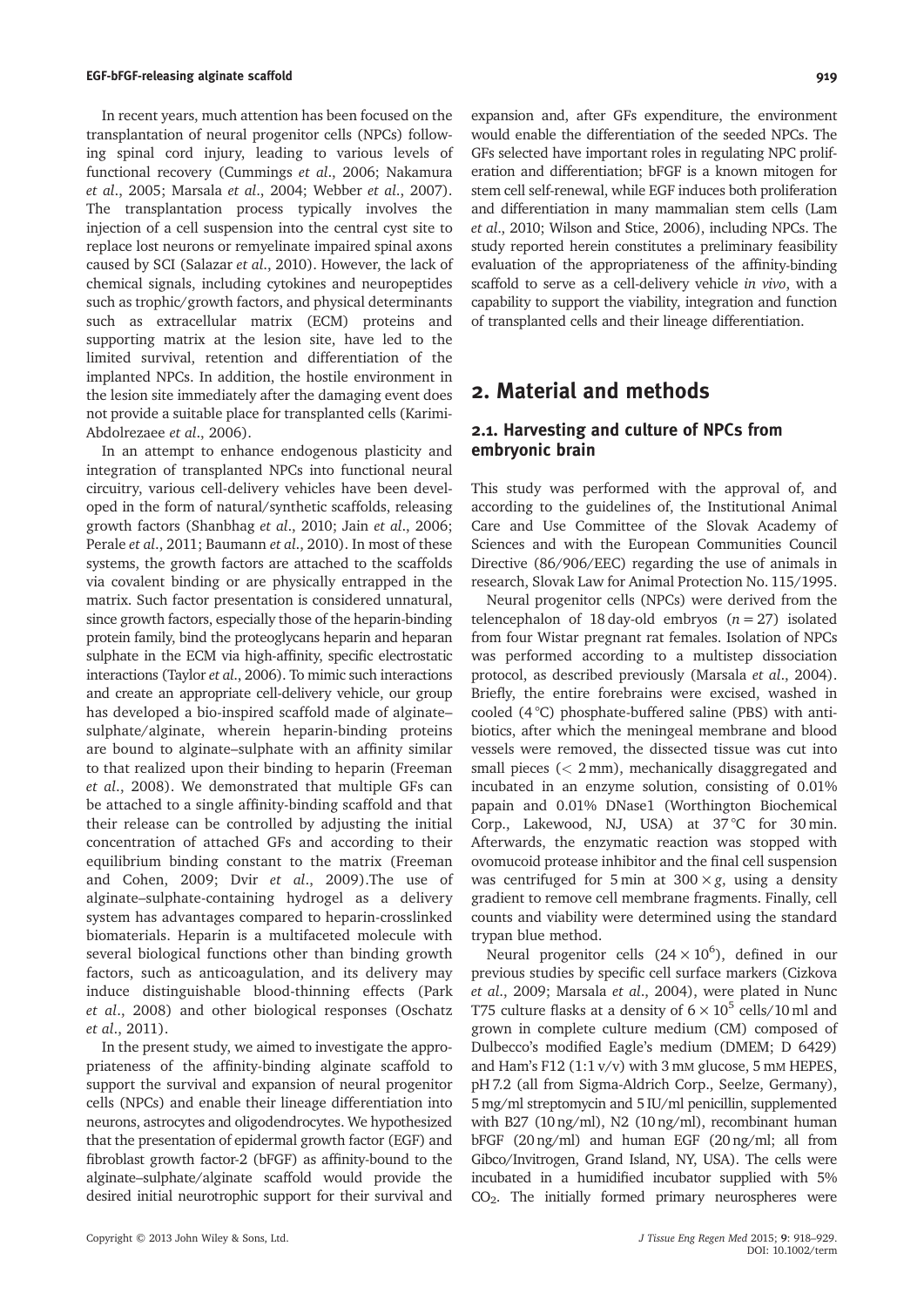dissociated on day 3 by mechanical trituration; half of the suspended cells (neurospheres from  $12 \times 10^6$ ) were used for seeding into the bFGF/EGF affinity-bound scaffold, while the remaining half were replated in 24-well plates in medium supplemented with human bFGF (20 ng/ml) and human EGF (20 ng/ml) for an additional week. Cell differentiation was induced on pre-poly(D-lysine)-coated 24-well plates (PDL, 100 μg/ml; Sigma), or a Lab-Tek chamber slide system (Nalge Nunc International, Roskilde, Denmark) at a density of  $2 \times 10^5$  viable cells/chamber in differentiation medium (DM), free of mitogenic factors, containing fetal bovine serum (FBS) 5–10% and 10 μM retionic acid (RA), for 7–21 days.

## 2.2. Preparation of alginate scaffold with affinity-bound factors

Fabrication of the scaffold with the affinity-bound dual growth factors  $(ALG/ALG-S+GFs)$  involved preparing bioconjugates of bFGF and EGF with alginate–sulphate and then mixing both bioconjugate solutions with the solution of a partially calcium-crosslinked alginate. The bioconjugates were prepared by mixing bFGF or EGF with alginate–sulphate solution (1%, w/v) and incubating for 1.5 h at 37 °C, to allow equilibrium binding. The partially calcium-crosslinked alginate solution was prepared as previously described (Tsur-Gang et al., 2009). Briefly, stock solutions of sodium alginate (VLVG, 30–50 kDa, > 65% guluronic acid content; NovaMatrix FMC Biopolymers, Drammen, Norway) and D-gluconic acid/hemi calcium salt were prepared by dissolving the materials in double-distilled water (DDW) and stirring at room temperature. Each solution was filtered separately through a sterile 0.2 μm filter membrane into a sterile container in a laminar flow cabinet. Equal volumes from each stock solution (2.08% and 0.68% w/v for VLVG alginate and D-gluconic acid, respectively) were combined by extensive homogenization for several minutes to facilitate homogeneous distribution of the calcium ions and crosslinking of alginate chains. Finally, the bFGF and EGF alginate–sulphate bioconjugates were mixed with the partially crosslinked alginate to yield an bFGF/EGF-containing, affinity-binding alginate scaffold (0.1% alginate–sulphate, 0.9% alginate, 0.3% D-gluconic acid w/v)  $(ALG/ALG-S + GFs)$ . For the control system lacking GFs, the scaffold was prepared with no affinitybound factors (ALG/ALG-S).

#### 2.3. NPC cultivation in scaffold and study design

The cells were mixed with the alginate biomaterial solutions to yield alginate/alginate–sulphate scaffolds harbouring NPCs, either without (group A, Figure 1) or with (group B) the two GFs. The amount of each GF loaded onto each scaffold was 200 ng. The cell suspension in biomaterial solution (500 μl) was placed into a well in a 24-well plate and was supplemented with 500 μl DMEM

(Sigma–Aldrich) with 5 mg/ml streptomycin and 5 IU/ml penicillin (no GFs added to the external medium). Upon addition of the medium, which contains calcium ions, the partially crosslinked alginate underwent phase transition to form a scaffold containing  $2 \times 10^5$ NPCs/500 μl scaffold/well. The cell constructs were cultivated for up to 21 days under standard cultivation mode; the medium was replaced with fresh DMEM supplemented with antibiotics (500 μl) on days 4, 7, 14 and 21 ( $n = 6$  wells/period).

An additional control group (group C) was a two-dimensional (2D) culture of NPCs supplemented with GFs into the external medium. Here,  $2 \times 10^5$  NPCs were plated on the surface of a well in a 24-well plate (no alginate scaffold) with 500 μl culture medium (CM) composed of DMEM supplemented with 5 mg/ml streptomycin, 5 IU/ml penicillin, 20 ng/ml bFGF and 20 ng/ml EGF. This group was cultivated for 10 days to allow for the formation of numerous neurospheres. The medium containing the GFs was replaced every 3 days. After the 10 day cultivation period, the growth factors were replaced with 5–10% v/v FBS to initiate disaggregation of the neurospheres and achieve final cell differentiation.The cells of all three experimental groups were cultured under same conditions in a humidified atmosphere of 5%  $CO<sub>2</sub>$  at 37 °C.

#### 2.4. Release study and ELISA analysis

The release pattern of bFGF and EGF from the affinitybinding scaffolds, in the presence or absence of seeded NPCs, was examined using enzyme-linked immunosorbent assay (ELISA; Quantikine, R&D Systems, Minneapolis, MN, USA). On days 4, 7, 14 and 21 the medium was replaced and the releasing medium was analysed in triplicate by ELISA. For blank controls, alginate/alginate–sulphate scaffolds supplemented with GFs but with no cells  $(ALG/ALG-S + GFs)$  were used.

## 2.5. Neurosphere formation and migration activity of NPCs

The proliferation, migration and differentiation capabilities of NPCs seeded in the bFGF/EGF affinity-bound cell construct or plated in 2D cultures and supplemented with bFGF/EGF in the medium were evaluated and quantified on days 4, 7, 14 and 21. Neurosphere formation, as indication for proliferation, was quantified by counting the number of neurospheres formed and measuring their diameter in 10 random fields and calculated per  $1 \text{ mm}^2$ . NPC migration activity (as an indicator of initial differentiation) was analysed according to the formula: radius of the furthest migrated cell distance out from the neurosphere (RMC) divided by the radius of the neurosphere (RM); 10–40 neurospheres/time point were analysed in a blinded manner.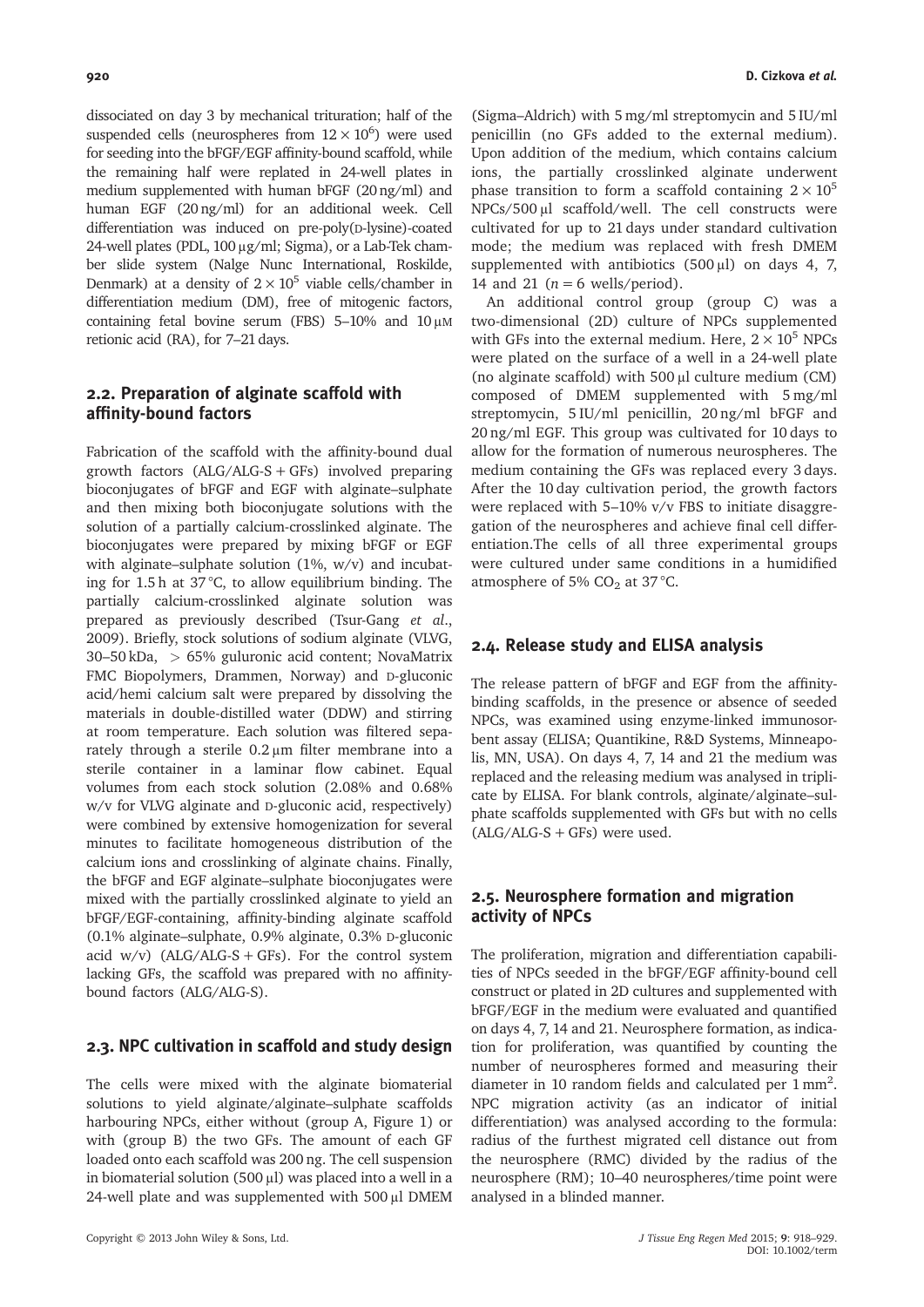

Figure 1. A schematic illustration of the experimental groups in the study: (A) NPCs seeded in ALG/ALG-S scaffold lacking growth factors (GFs); (B) NPCs seeded in ALG/ALG-S scaffold with affinity-bound GFs; and (C) NPCs cultured in 2D cultivation mode with GFs supplemented into the medium. All experimental groups were cultured under standard in vitro conditions. ALG/ALG-S, alginate/alginate–sulphate; NPCs, neural progenitor cells; GFs (bFGF, EGF)

#### 2.6. Immunocytochemistry

The cell construct  $(ALG/ALG-S + GFs + NPCs;$  loaded with 200 ng of each GF) and the cells in the 2D culture supplemented with GFs were fixed with 4% paraformaldehyde, washed in PBS and incubated with the following primary antibodies: rabbit anti–MAP2 (1:1000); mouse anti-NeuN (1:500); rabbit anti-NF-200 (1:1000); mouse or rabbit anti-GFAP (1:1000); rabbit anti-NG2 (1:1000); and mouse anti-receptor-interacting protein RIP (1:300) (all from Millipore, Temecula, CA, USA), followed by fluorescent-labelled secondary antibodies AlexaFluor 488 anti-mouse IgG (1:200) or AlexaFluor 594 anti-rabbit IgG (1:200) (all from Invitrogen/Molecular Probes, Eugene, OR, USA). After nuclear staining with DAPI, the cells were viewed under an Eclipse Ti-Nikon fluorescence or a Leica confocal microscope (Nikon, Amstelveen, The Netherlands; Leica Microsystems CMS, Mannheim, Germany). To calculate the percentage of neuronal or glial progeny, immunopositive cells for each antibody were counted in 10 random fields ( $600 \times 600 \,\mu$ m) scanned for each treatment.

#### 2.7. Statistical analysis

For all data, comparison was performed by one-way analysis of variance (ANOVA) followed by a Tukey– Kramer test using Graphpad Prism software.  $p < 0.05$ was considered statistically significant (\* $p < 0.05$ ; \*\*p 0.01; \*\*\* $p < 0.001$ ). Data from neurosphere analyses and immunocytochemistry were collected and analysed using Microsoft Office Excel (Microsoft, Denver, CO, USA) and Ellipse 3D software (Vidito, Košice, SR) and are presented as mean  $\pm$  standard deviation (SD).

## 3. Results

## 3.1. Release pattern of affinity-bound bFGF and EGF from the scaffold

The amount of bFGF released into the external medium from affinity-binding alginate scaffolds (initially loaded with 200 ng bFGF and 200 ng EGF) with no seeded NPCs peaked at a value of  $21.9 \pm 1.1$  ng/ml on day 7, then gradually declined to  $7.6 \pm 0.6$  ng/ml on day 21 (Figure 2A). In scaffolds seeded with NPCs, significantly lower levels of released bFGF were detected on day 7  $(17.4 \pm 0.7 \text{ ng/ml})$ and day 14 (9.6  $\pm$  1.2 ng/ml;  $p < 0.001$ ), while on day 21, a similar level of  $7.8 \pm 0.2$  ng/ml was measured for both the cellular and acellular constructs (Figure 2A). In scaffolds loaded with 100 ng bFGF/scaffold, with or without seeded NPCs, the concentration of released bFGF into medium was below the amount (20 ng/ml) used in standard 2D cultures at all time-points (Figure 2A). Loading with 100 ng each factor/scaffold resulted in medium concentrations of bFGF that were lower than those supplemented to the medium in standard 2D cultures (data not shown). Based on these results, an affinitybinding alginate scaffold loaded with 200 ng bFGF was used in further studies. The EGF release profile exhibited a similar trend to that found for bFGF. On day 7,  $128.5 \pm 31.0$  ng/ml released EGF was measured in the medium of the affinity-binding alginate scaffold with no seeded cells, initially loaded with 200 ng EGF/scaffold (Figure 2B). Later, the amount of released EGF gradually declined to  $29.1 \pm 4.9$  ng/ml on day 21. A significantly lower concentration of released EGF was detected on day 7 (75.7  $\pm$  6.4 ng/ml) from the NPC-seeded scaffolds, in comparison to the acellular scaffold ( $p < 0.001$ ), while at later time points the release levels from cellular and acellular scaffolds were similar (Figure 2B). Loading with 100 ng each factor/scaffold resulted in low medium concentrations of EGF; the release levels were similar for the cellular and acellular constructs (data not shown).

## 3.2. Neurosphere formation in scaffold and migration activity of NPCs

In group A, in which NPCs were seeded onto the alginate/ alginate–sulphate scaffolds with no addition of GFs, only scattered cells occurred, neurospheres were not formed and only a minority of cells (15–20%) survived after 4 days in culture (Figure 3C). In group B, in which NPCs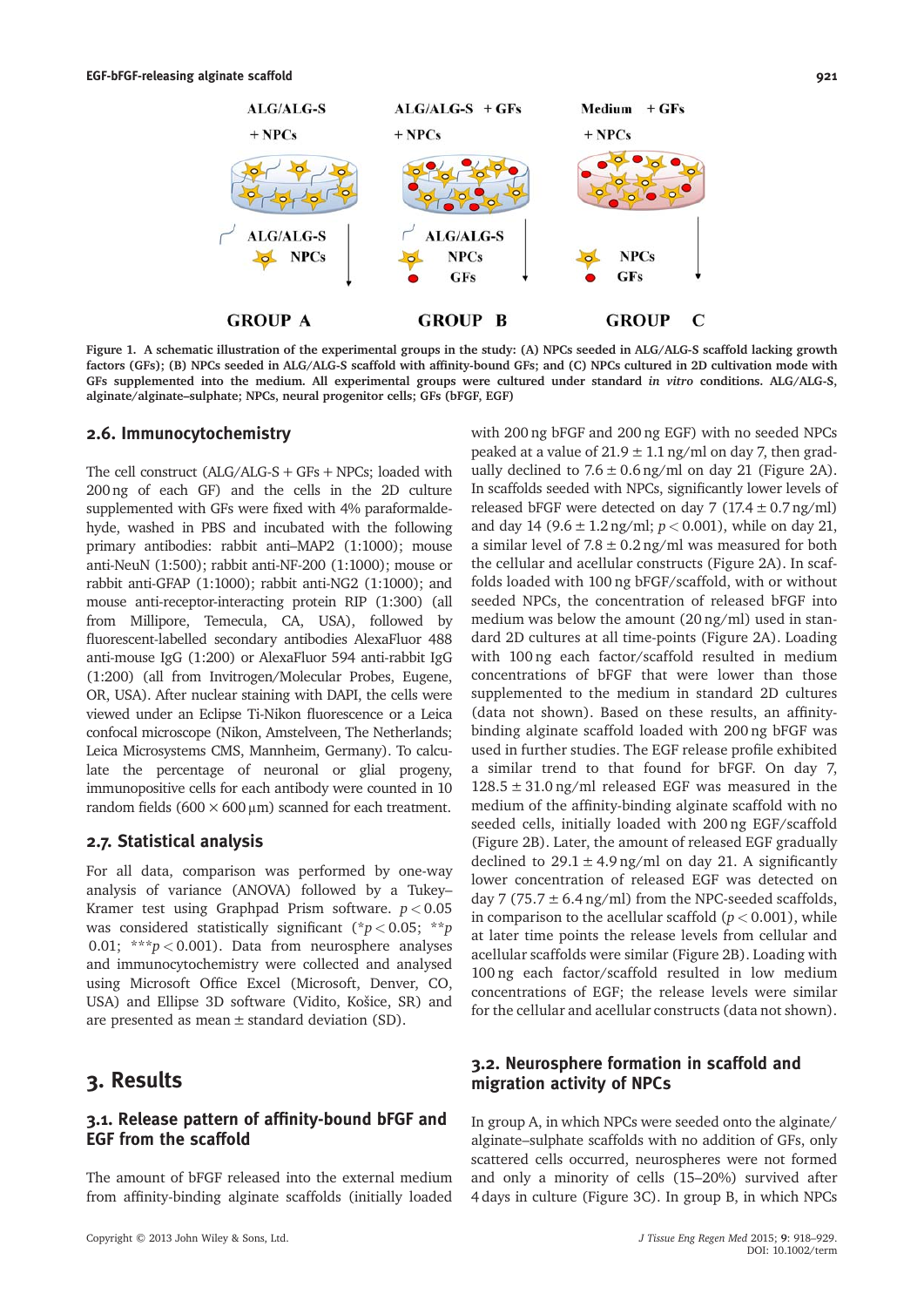

Figure 2. Release patterns of (A) bFGF and (B) EGF from the affinity-binding alginate scaffold; the scaffold was seeded with (dashed lines) or without (solid lines) NPCs. Each scaffold was loaded with 200 ng each factor, bFGF and EGF. Error bars represent SD; \*\*\*p< 0.001

were seeded onto alginate/alginate–sulphate scaffolds with affinity-attached bFGF and EGF, the NPCs survived in culture and had already formed the typical spherical neurospheres at day 4 (Figure 3), which by day 21 spontaneously dissociated into a single-cell population exhibiting a neural (neurogenic and gliogenic) phenotype (Figure 4). The transition from compact neurospheres to single differentiated cells is demonstrated in the day 14 cell constructs (Figure 4A, B). These constructs contain a confluent population of fully differentiated cells of various types, as well as occasional neurospheres. Some of the neurospheres are small and compact (Figure 4B), others are dissociating (Figure 4A) and both are linked throughout a rich network of extending processes with the surrounding cells. By day 21, all neurospheres had disintegrated and single differentiated cells prevailed in the culture, although the presence of a few small oval bright-like cells indicated ongoing differentiation (Figure 4C, D).

The number of neurospheres in the GF-supplemented scaffolds was higher than that found in the 2D culture at all time-points (Figure 5A). The numbers of spheres in the scaffolds on days 4, 7, 14 and 21 in culture were  $23.3 \pm 8.9$ ,  $11.6 \pm 4.9$ ,  $22.9 \pm 9.1$  and  $8.3 \pm 2.2/\text{mm}^2$ , respectively ( $p < 0.05$  at days 4 and 14), was twice that found under the 2D cultivation mode.

Another indicator for NPCs proliferation in culture is the increase in neurosphere size with time. In the alginate scaffolds with affinity-bound bFGF/EGF, the neurospheres increased in size until a peak diameter of  $157.2 \pm 38.8 \,\mu m$  on day 7 in culture. Of note, the average size of the neurospheres formed in the scaffolds at all time points was smaller in comparison with the 2D standard cultivation, which exhibited a maximum diameter of  $232.3 \pm 69.4 \,\text{\ensuremath{\mu}m}$  on day 7 and  $221.3 \pm 30.0 \,\mu$ m on day 14 (Figure 5B). This is probably due to the confinement conferred by the environment within the scaffold.

The migratory activity of NPCs, as an indication of initial cell differentiation, was evaluated on days 4, 7 and 14 (Figure 5C). The measured distances were normalized using the ratio of the cell migration distance out of the neurosphere and the radius of the corresponding neurosphere, as shown in Figure 3D. On day 4, the migratory activity of NPCs from the newly formed neurospheres was minimal; the average ratio migration distances:original colony radius measured for the affinity-binding hydrogel system was  $1.2 \pm 0.2$ , which is shorter than that measured for the 2D cultivation system,  $2.2 \pm 0.1$ . On days 7 and 14, the migratory activity in the two cultures was more extensive, with similar average ratios of migration of  $2.5 \pm 0.7$  and  $5.8 \pm 0.4$ , respectively (Figure 5C).

#### 3.3. Lineage differentiation of NPCs

NPCs isolated from embryonic brains and 2D-cultured on poly(D-lysine)-coated dishes and in medium supplemented with EGF and bFGF proliferated and formed neurospheres within 4 days in culture. Some of the cells within the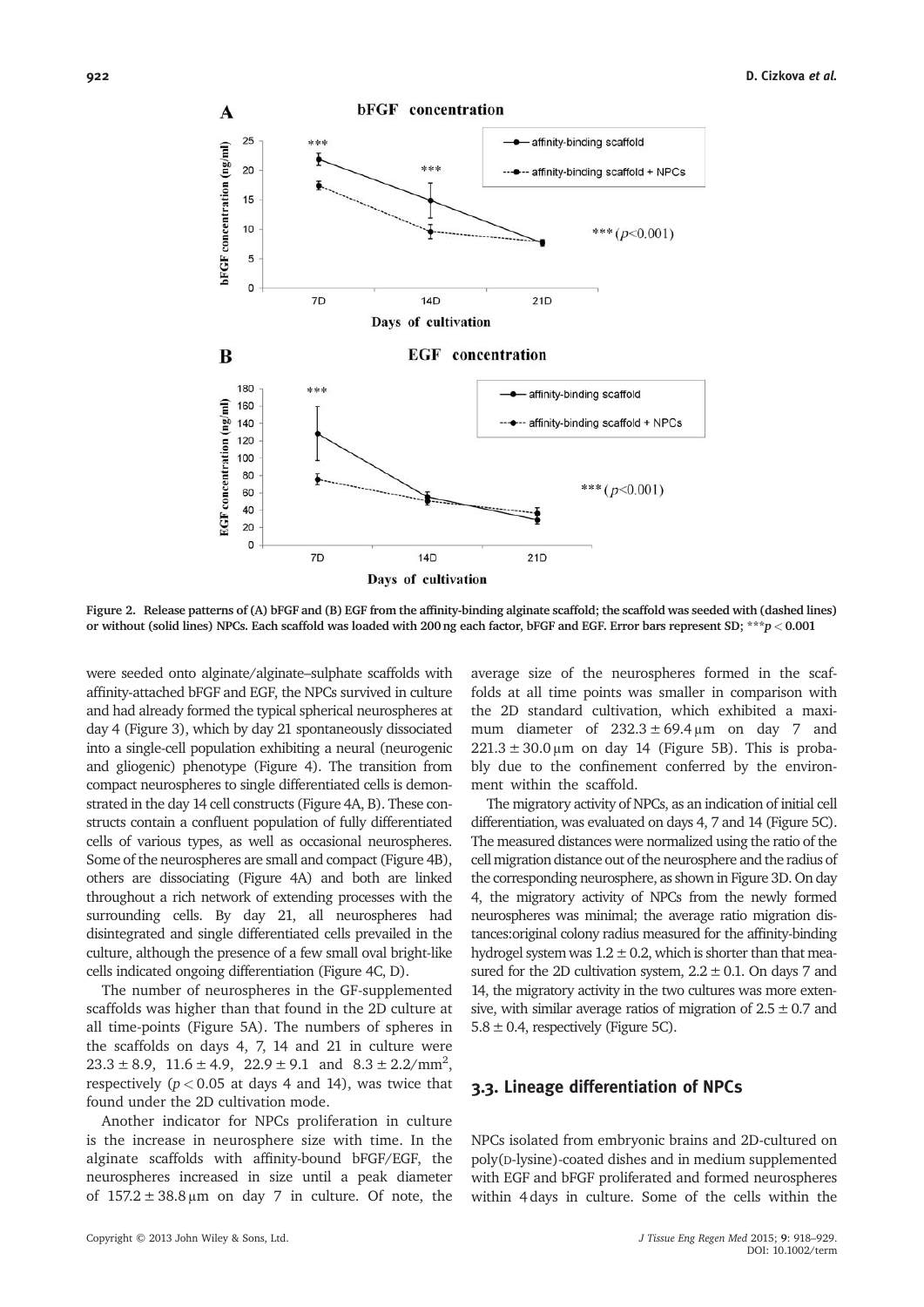

Figure 3. Representative phase-contrast images of neurospheres formed in the bFGF/EGF affinity-binding alginate scaffold (B) group (the amount loaded was 200 ng/scaffold for each factor). Typical small, round-shaped primary neurospheres are noted on days 4 (A) and 7 (B), but not in alginate scaffold lacking growth factors (A group), where only a few scattered cells occurred (C). Initial differentiation is seen in cells migrating (white arrows) out from neurospheres on day 10 (D). (E) Calculation of cell migration distance from a neurosphere, as a ratio of the radius of the farthest migrated cell distance out from the neurosphere (RMC) to the radius of the neurosphere (RN) (RMC:RN). Scale bars  $(A-D) = 100 \mu m$ 

neurospheres were already positive for neurogenic as well as gliogenic markers on day 7, as detected by immunostaining. Groups of neurons which stained positive for both MAP2 and NeuN were found in distinct parts of the neurospheres (Figure 6A). Double-label immunofluorescence and confocal microscopy revealed that NeuN outlined the nuclei, while MAP2 was expressed in the cytoskeleton and in extended bipolar processes mostly orientated parallel to cell bodies, indicating an initial state of ramification (Figure 6A, A′). Cells with a glycogenic phenotype, expressing markers such as GFAP and NG2, were also found within the neurospheres (Figure 6D, E, G). Withdrawal of the mitotic factors from the medium led to full differentiation of the cells, yielding postmitotic neurons (MAP2-positive cells  $21 \pm 5.6\%$  and NF-200-positive cells  $18 \pm 7.3$ %; Figure 6B, C, E''), astrocytes (GFAP-positive  $51 \pm 6.1\%$ ; Figure 6E', F) and oligodendrocytes (RIP-positive  $16 \pm 3.8\%$ ; Figure 6H, I).

NPCs cultivated in the bFGF/EGF affinity-binding alginate scaffold maintained multipotency, as judged by their differentiation into neurons, astrocytes and oligodendrocytes. Immunocytochemical analyses and quantification of the different cell markers revealed that in general the percentages of the different differentiated cells were less than those measured in the 2D cultures at corresponding time points. Staining for mature neuronal phenotype showed that MAP2-positive neurons  $(14 \pm 7.2\%)$  of seeded NPCs) occurred either in residual neurospheres or within the final confluent cell population on day 21 (Figure 7A–C). MAP2-positive cells showed unambiguous neuronal morphology with intensely labelled cell bodies and long thin processes. However, more profound MAP2 staining occurred within residual neurospheres (Figure 7A), rather than in the single-cell population (Figure 7B, C). Staining with NF-200 for the more advanced neuronal maturation phenotype exhibited a substantially lower number of mature neurons  $(9 \pm 5.2\%$  of seeded NPCs) as compared to that measured in the 2D cultures (Figure 7D–F). The NF-200-positive neurons revealed poor branching but with extended long processes.

Glial cell-derived astrocytes (GFAP-positive) were found within and around the scattered residual clusters of neurospheres in the scaffold on day 21 (Figure 8A). The astrocytes comprised the largest cell population differentiating from the scaffold-seeded NPCs  $(32 \pm 5.8\%)$ . Distinct astrocytic subtypes appeared as stellate and flat cells with rather short thick projections (Figure 8D) or spindle-shaped with long, thin and foot-like processes (Figure 8E–H). The astrocytes appeared to be relatively similar to those found in the 2D cultivation mode, whereas within the scaffold more fibrous-like astrocytes could be detected.

Terminally differentiated oligodendrocytes represented  $6 \pm 2.9$ % of the total differentiating cell population in the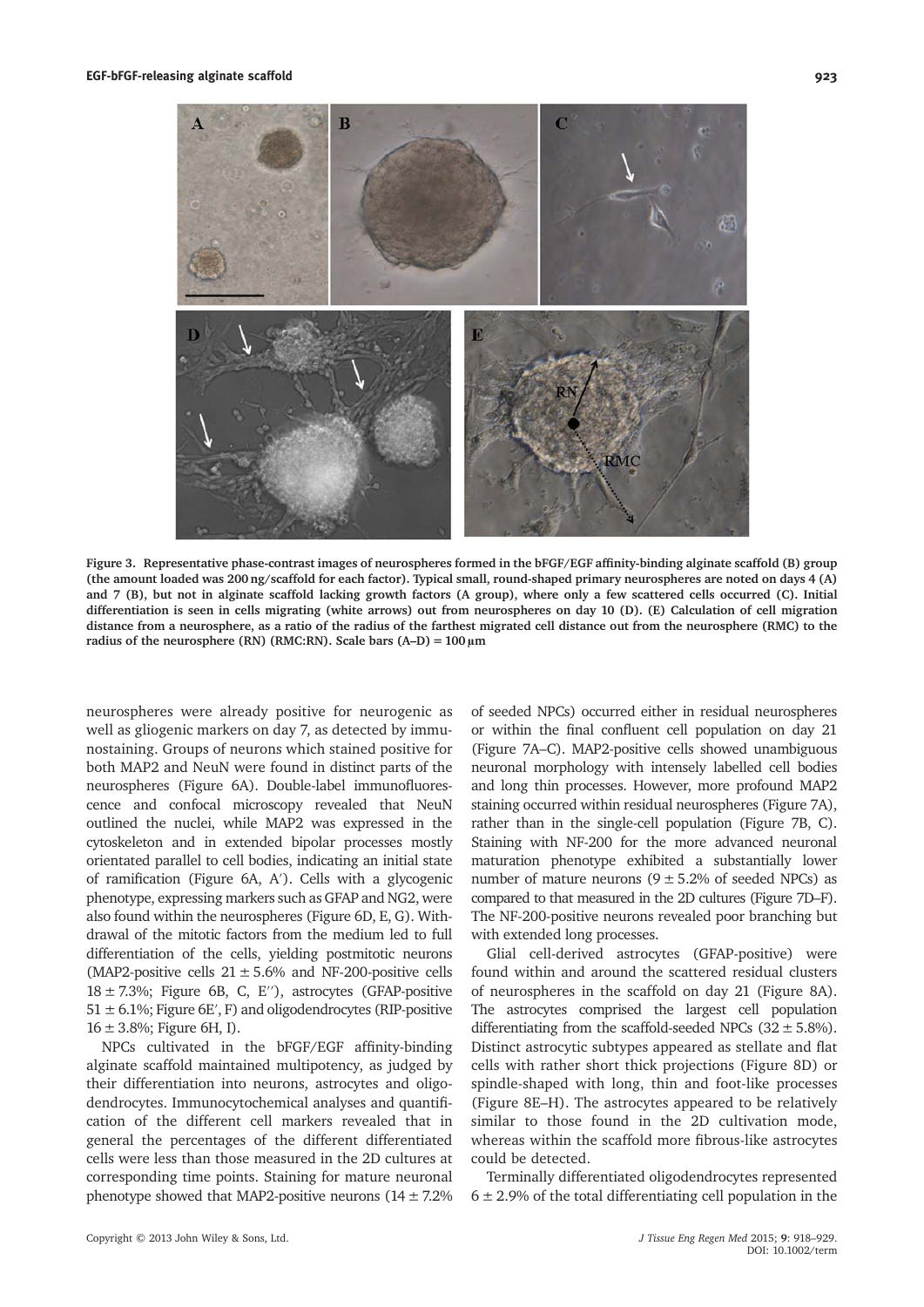

Figure 4. Differentiation of NPCs seeded in the bFGF/EGF affinity-binding alginate scaffold. On day 14 in culture, a few small compact neurospheres (dashed circle) (A, B) or dissociated-like neurospheres (dashed oval) (A), interconnected through a rich network of fully differentiated cells with long processes, are seen. On day 21, the differentiated NPCs form a confluent single-cell population, containing variously shaped and cross-connected cells (C). A few small ovoid phase-bright cells (arrows) with long and thin processes are seen in culture on day 21. (D) Higher magnification of boxed area from (C). Scale bars = (A–C) 100 μm; (D) 50 μm

affinity-binding scaffold (Figure 9). The RIP-positive mature oligodendrocytes had large somata, either with few short processes (Figure 9B) or with excessive branching (Figure 9A–C).

## 4. Discussion

We have previously shown that heparin-binding proteins can specifically interact with alginate–sulphate, with equilibrium binding constants closely mimicking those observed upon their interaction with heparin; among these proteins were bFGF and EGF (Freeman et al., 2008). The present study was designed to investigate the capability of a tailor-made alginate/alginate–sulphate scaffold with affinity-bound bFGF and EGF to: (a) sustain the presentation and release of both GFs; and (b) preserve the viability, appropriate expansion, migration and neural lineage differentiation of the scaffold-seeded NPCs as compared to a standard 2D culture system.

Our results demonstrate that an affinity-binding alginate scaffold with a sustained release of both EGF and bFGF is capable of supporting the viability, extensive proliferation and lineage differentiation of scaffoldseeded NPCs. The affinity binding of the dual GFs to alginate–sulphate/alginate scaffold enables their presentation to the seeded NPCs in a more natural and localized way, while eliminating the need for multiple supplementations of GFs to the external medium during cultivation. Such a scaffold with its affinity-bound GFs could potentially be used as a cell delivery vehicle in vivo, having an appropriate microenvironment for promoting the survival of transplanted NPCs and enabling their differentiation in situ (Lee et al., 2011).

In the present study, the combination of EGF and bFGF was selected due to their known mitotic effect on NPCs and their routine application in standard 2D cultures performed to obtain the desired amount of cells prior to transplantation. We hypothesized that the strong but reversible binding of both factors to alginate–sulphate  $[K_A \text{ (bFGF)} = 2.6 \times 10^6/\text{m}; K_A \text{ (EGF)} = 9.9 \times 10^6/\text{m}]$  as previously shown (Freeman et al., 2008), would enable their prolonged and sustained local presentation to the scaffold-seeded NPCs, thus eliminating the need for continuous factor supplementation to the external medium during cultivation. To decide upon the GF concentration within the fabricated scaffolds, we considered the bFGF/EGF concentrations used in a routine 2D cultivation mode (about 10–20 ng /ml for each factor, every 3 days) and their respective equilibrium binding constants to alginate–sulphate.

The affinity-binding scaffold loaded with the dual factors bFGF and EGF (200 ng each) exhibited a continuous release of the factor for over 21 days, yielding medium concentrations of 8–22 ng bFGF/ml, and slightly lower concentrations, 8–17 ng /ml, when NPCs were seeded in the scaffold. The lower bFGF concentrations in the external medium of the cellular construct possibly indicates factor binding to the seeded cells and its consumption.

A prolonged release profile from the affinity-binding scaffold was also noted for EGF. Here, greater concentrations of EGF were measured in the external medium, 29–129 ng /ml, compared to bFGF release levels from the same scaffold. The three- to four-fold higher release levels of EGF compared to bFGF can be attributed to the higher initial molar concentration of EGF as compared to bFGF in the affinity-binding scaffold (MW of EGF is 6 kDa and that of bFGF is 20–24 kDa; for a loading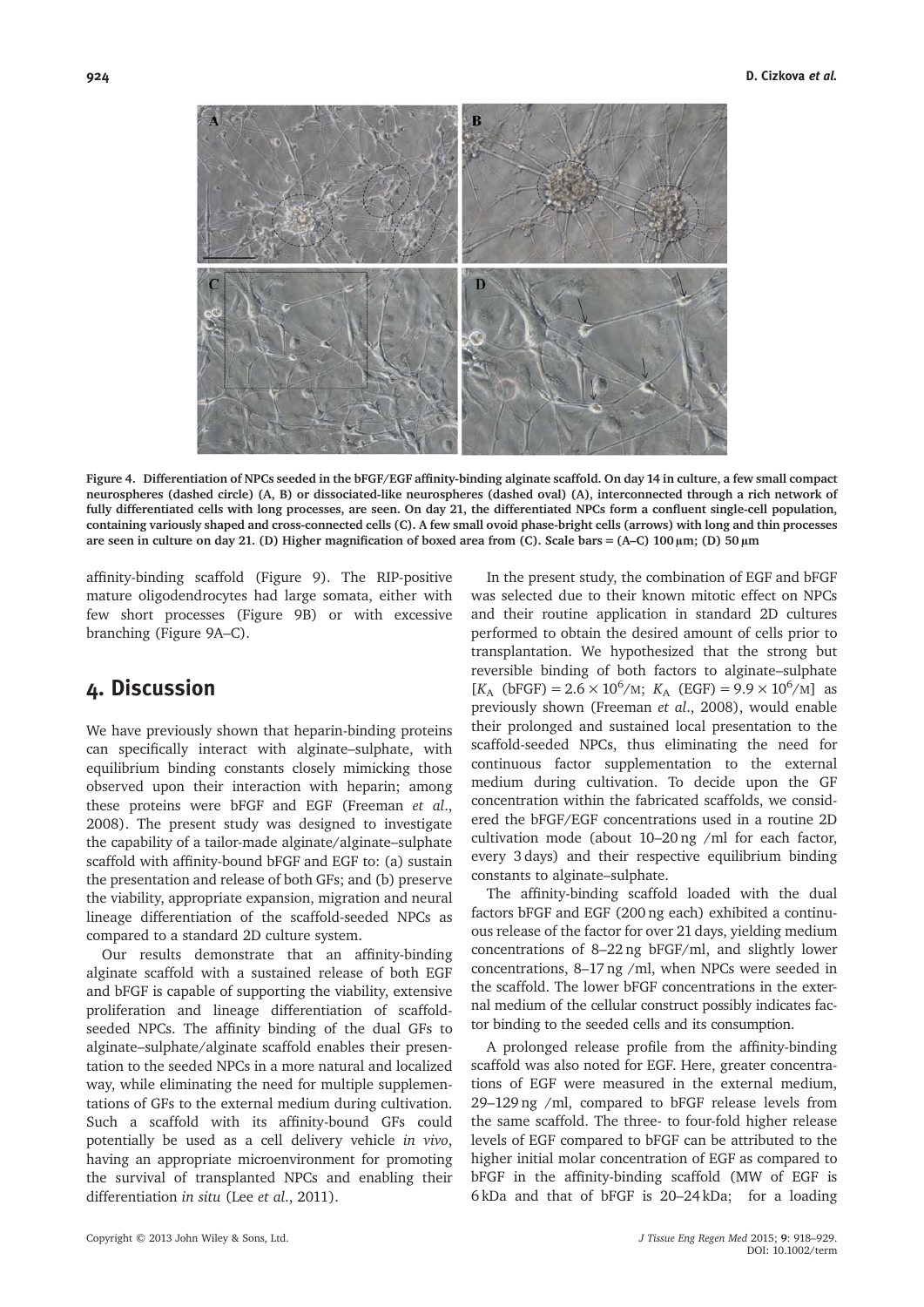

Figure 5. Quantification of the number (A) and size (B) of neurospheres as well as cell migration from neurospheres (C) in the bFGF/EGF affinity-binding alginate scaffold (ALG) compared to 2D cultivation mode. The numbers of neurospheres formed and their diameters in 10 random fields were determined, as well as their migration (see legend to Figure 3D). Error bars represent SD; \*p < 0.05, \*\*p < 0.01

amount of 200 ng/factor, the molar concentration of EGF is 3.5- to four-fold greater than that of bFGF). The presence of NPCs in the affinity-binding scaffold led to a lower concentration of EGF in the medium on day 7, but at later days the factor concentrations released from the acellular and cellular constructs were similar. Cell binding of EGF could account for the early time differences in EGF release pattern. Of note, the difference between EGF release levels from the cellular and acellular constructs was not as prominent as that found for bFGF. This may be due to the different extents of cell receptor expression for the two factors on NPCs. Previously, it was shown that bFGF and fibroblast growth factor receptor 1 (FGFR-1) are expressed during neurogenesis (Weise et al., 1993) and that telencephalic progenitor cells express FGFR-1, with only a minority of them expressing EGF or EGF receptor

(EGFR) (Maric et al., 2003). Thus, the marked difference in EGF release level compared with bFGF from the cellular constructs may well reflect the fact that few of these cells actually express the EGF receptor, whereas most do express the receptor for bFGF.

The release pattern of bFGF/EGF noted from the affinitybinding scaffolds, viz. high factor levels at initial cultivation times and lower levels at later cultivation times, mimics to some extent the frequently used protocol of factor supplementation and withdrawal during NPCs cultivation. According to this protocol, NPCs seeded in 2D cultures are supplemented with the mitogenic factors bFGF/EGF (20 ng/ml of each factor) at initial cultivation times to promote their proliferation, while after approximately 10–14 days of cultivation these factors are withdrawn from the medium to allow NPC complete differentiation into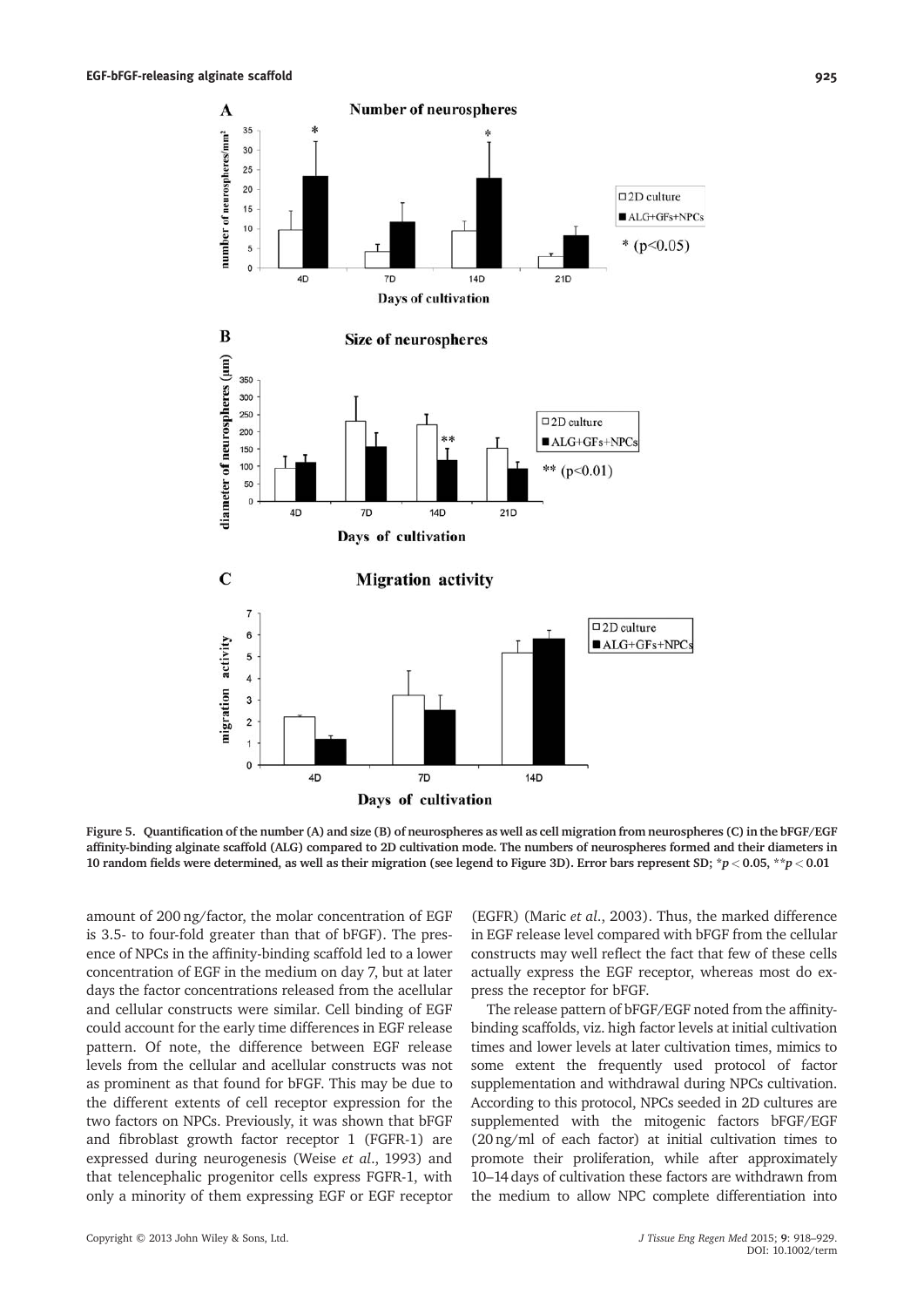

Figure 6. Immunocytochemical analyses of NPCs differentiation in 2D cultivation mode. Occasional clusters of neurons expressing MAP2 (involving cytoskeleton and processes, red) and NeuN (within the nuclei, green) are seen in neurospheres (A, A′). Similarly, compact (D, G) or dissociated (E, G′) neurospheres containing GFAP-positive (D, E) and NG2-positive (G, G′) cells were found on days 7–10. Further cultivation led to a final differentiation of MAP2-positive and NF-200-positive postmitotic neurons (B, C), GFAP-positive astrocytes (E′) and RIP-positive oligodendrocytes (H, I) on day 21. Note, in the double-staining image (E′′), that the MAP2 antibody outlines a few branching neurons (red) and the GFAP antibody labels intermediate filaments of adult astrocytes (green), counterstained with DAPI for nuclei (blue). Images taken with Leica confocal microscope = A, A', D, E, E'. Scale bars = (A–E, G, G') 100  $\mu$ m; (A', E', E'', F, H, I) 50  $\mu$ m

neurons, astrocytes and oligodendrocytes. In a similar manner, the high concentrations of bFGF/EGF released from the affinity-binding scaffold, at initial cultivation times, enable the extensive proliferation of NPCs. Our results show that the process is more efficient in the affinity-binding scaffold than in 2D cultivation mode, as reflected by the greater numbers of neurospheres formed in the scaffold. This is probably due to the localized effect of the mitogenic factors on the scaffold-seeded NPCs. At later cultivation times, the low concentrations of bFGF/EGF in the scaffold cultivation system are suboptimal for inducing extensive cell proliferation, thus allowing the multilineage differentiation of NPCs to proceed.

Indeed, we found that NPCs in the affinity-binding scaffolds differentiated to neurons, astrocytes and oligodendrocytes. Yet, when quantitatively comparing the percentages of differentiated cells, it appears that at day 21 the profile of cell phenotypes is slightly different between the two cultivation modes. While in the 2D cultivation mode the percentage of mature neuron (NF-200-positive cells) was  $18 \pm 7.3\%$  of total cells, in the scaffold their percentage was two-fold less  $(9 \pm 5.2\%)$ . The percentages of glial cell-derived astrocytes (GFAP-positive) and terminally

differentiated oligodendrocytes were also lower in the scaffold. These differences may be explained by: (a) the effect of residual bFGF/EGF in the scaffold, which promotes proliferation and maintenance of the neurosphere for a longer time; and (b) the slower kinetics of cell migration from the neurosphere outside, due to the confinement boundary of the scaffold, which eventually affects the kinetics of NPC differentiation. Such a phenomenon of delayed migration in scaffolds has been also noted by other groups (Shanbhag et al., 2010; Li et al., 2006; Purcell et al., 2009a, 2009b). In future studies, we plan to design scaffolds with a more rapid degradation/erosion rate, to allow better cell migration and to characterize neural progenitors. Thus, there is a need to develop a biomaterial that supplies appropriate amount of growth factors to preserve the undifferentiated population for a sufficient period of time when transplantation experiments are performed (Subramanian et al., 2009).

The affinity-binding alginate scaffold appears to be an appropriate system for the cultivation of NPCs as well as a potential delivery vehicle for cell transplantation into the central lesion of injured spinal cord. The affinity-binding strategy offers technological as well as scientific advantages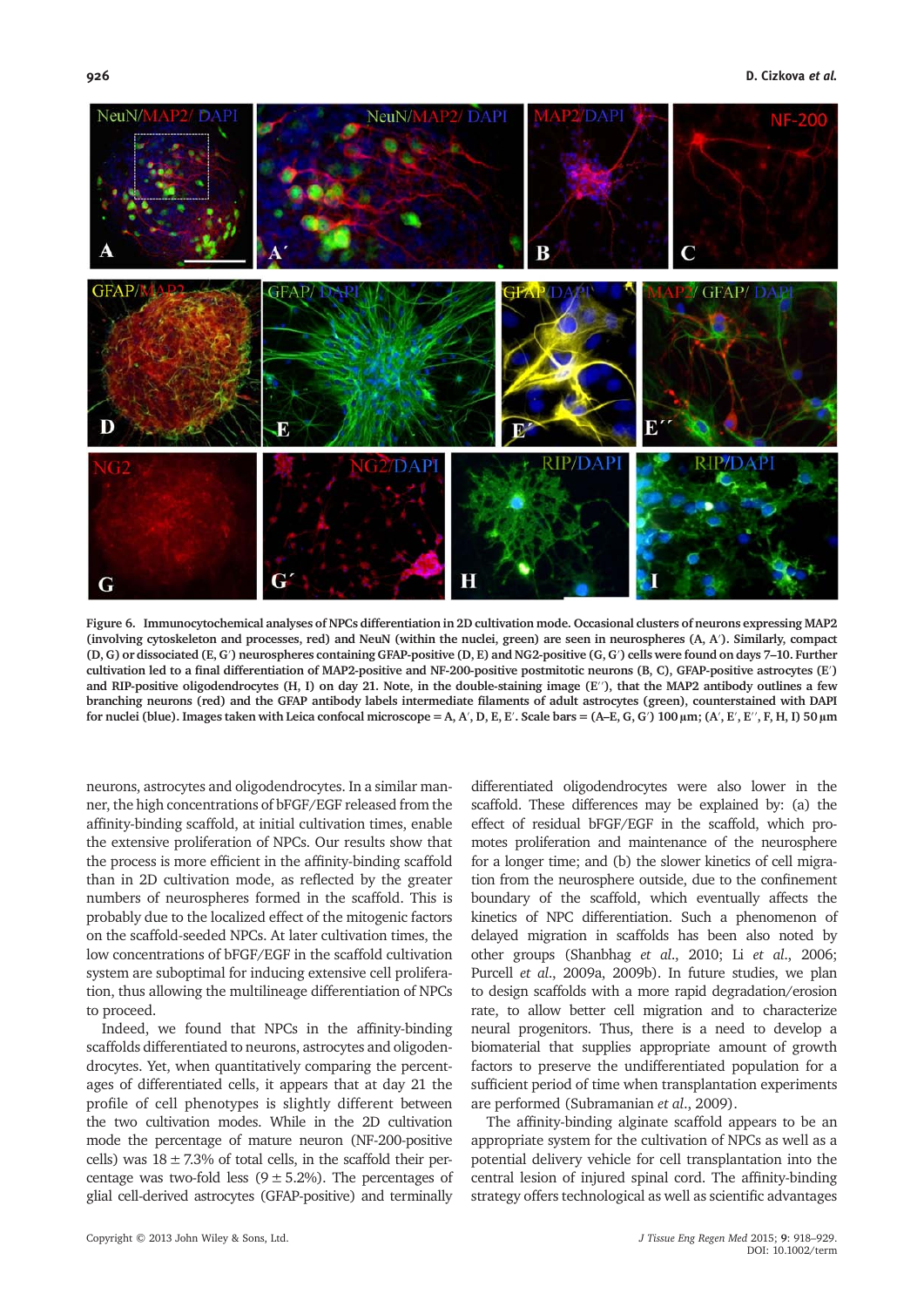

Figure 7. Neuronal differentiation of NPCs in the GF affinity-binding scaffold. MAP2-positive neurons are observed within the partially dissociated neurospheres (A) or throughout the confluent cell population on day 21 (B, C). Note a lower occurrence of more advanced NF-200-positive neurons with fine long interconnected processes (D, E). Double-labelled images with NF-200 (green) and GFAP (red) counterstained with DAPI show a predominance of astrocytes in comparison to neurons (F). Scale bars = (A, B, D, E)  $100 \,\mu m$ ; (C, F) = 50  $\mu m$ 



Figure 8. Astrocytic differentiation in the GF affinity-binding scaffold. GFAP-positive neurospheres surrounded by numerous astrocytic figures are found on day 21 (A). A combination of brightfield with DAPI (B) or GFAP and DAPI (C) fluorescence microscopy was used in analysis. Various stellate and flat astrocytes with large bodies and short, thick projections (D), or spindle-shaped astrocytes with long thin (thin arrows, E–H) and foot-like (arrowheads, E, G) processes were seen in the scaffold. Furthermore, a triangular astrocyte having thick apical projection (arrow dotted) and lateral cytoplasmic processes branching into fine collateral fibres (arrows, (F), or a spider-like astrocyte with fine processes coursing in all directions (arrows, H) was visualized at higher magnification, taken from two boxed areas of (E). Scale bars = (A, B, C, E) 100  $\mu$ m; (D, G, F, H) 50  $\mu$ m

over other existing approaches to obtain local and sustained delivery of GFs. From a technological point of view, our process of factor incorporation into the scaffold via affinity interactions with alginate–sulphate is simple, scalable and does not require the chemistry of covalent binding of the factor. In addition, multiple growth factors can be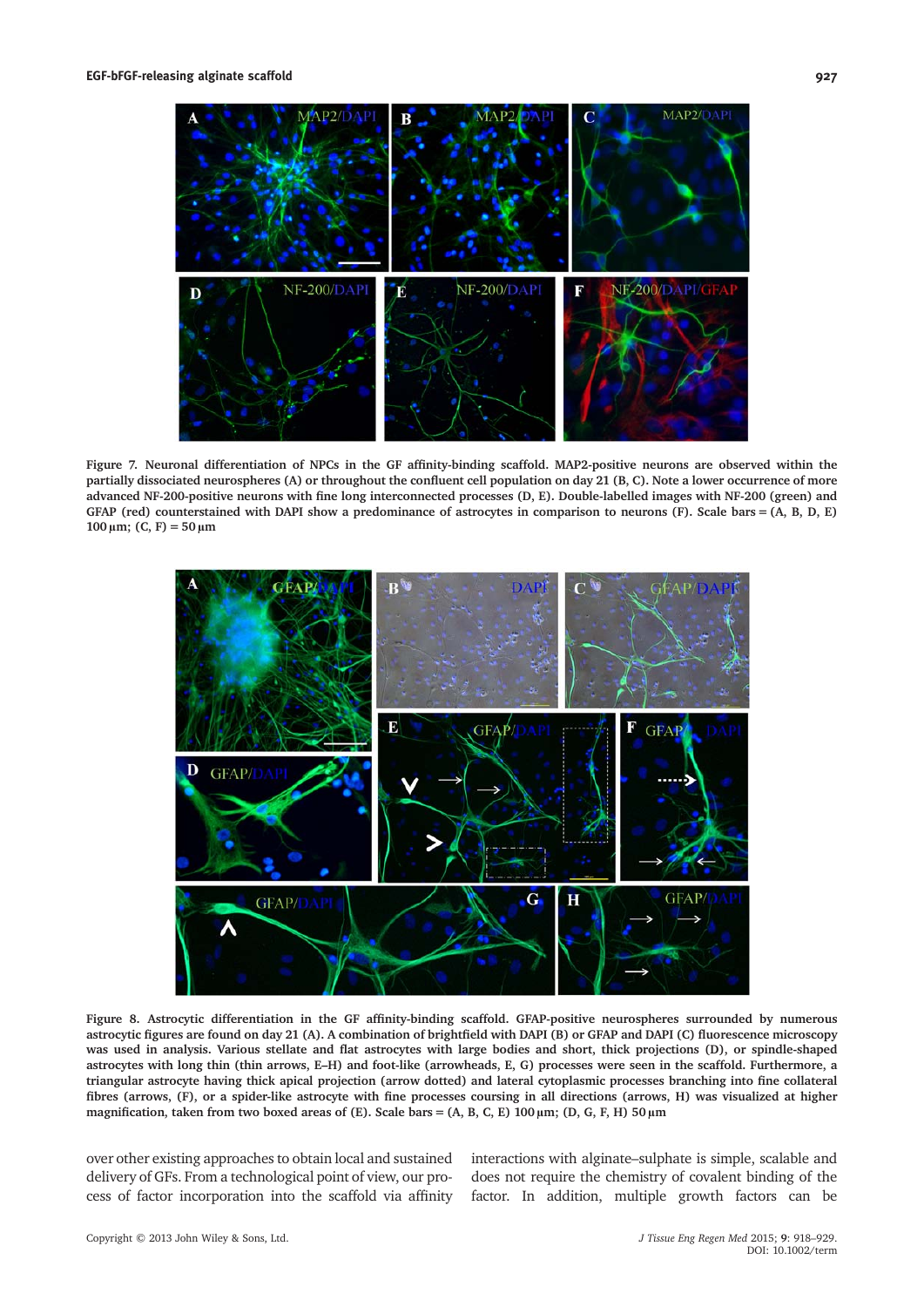

Figure 9. Differentiation of NPCs into oligodendrocytes in the GF affinity-binding scaffold on day 21. RIP-positive mature oligodendrocytes reveal large somata with short processes (B) or with rich branching (A, C). Scale bars = (A, B) 100 μm; (C) 50 μm

incorporated into one device. Furthermore, the possible effects of covalent binding on factor conformation, activity and spatio-temporal presentation manner are irrelevant in our approach.

As a potential cell delivery vehicle, the scaffold described herein can be injected into irregular cavities, adjust itself into the cavity shape and, in the presence of calcium ions, can undergo gelation in situ, thus filling the cavity. Such a non-invasive technique for vehicle administration is potentially advantageous, particularly when considering the fragility of the spinal cord site. In future studies, we plan to transplant the affinity-binding alginate scaffold seeded with NPCs and with EGF and bFGF into a rat model of SCI injury, and to test cell retention, lineage differentiation and therapeutic efficacy in terms of functional recovery and nerve tissue repair.

## 5. Conclusions

We describe herein the features of an affinity-binding alginate scaffold, which enables the capture and sustained presentation of bFGF/EGF to seeded NPCs in a manner mimicking their presentation by the ECM. The prolonged presentation, as confirmed by the ELISA analysis for released GFs into the medium, supported the extensive proliferation of NPCs. At late cultivation time-points, when GFs concentrations are suboptimal for inducing proliferation,

the cells underwent differentiation into neurons, astrocytes and terminally differentiated oligodendrocytes. The scaffold whose development is described herein has the potential to serve as a useful cell delivery vehicle in a model of SCI damage, with proven capability to promote cell retention and expansion, while enabling NPC lineage differentiation in situ.

#### Acknowledgements

This study was supported by Project No. 26220220152 implementation, supported by the Research and Development Operational Programme funded by the ERDF, Grant APVV 0472-11, VEGA2/0114/11, APVV SK-FR 0019-11, Stefanik programme Lille 1 University (MS) and MVTS-COST-BM-1002. The authors gratefully thank Maria Spontakova (Institute of Neurobiology) and Sona Czikova (Institute of Animal Physiology) for technical assistance with immunocytochemical and ELISA analyses. Professor Cohen holds the Clair and Harold Oshry Professor Chair in Biotechnology.

## Conflict of interest

The authors have declared that there is no conflict of interest.

## References

- Baumann MD, Kang CE, Tator CH et al. 2010; Intrathecal delivery of a polymeric nanocomposite hydrogel after spinal cord injury. Biomaterials 31: 7631–7639.
- Cizkova D, Cizek M, Nagyova M et al. 2009; Enrichment of rat oligodendrocyte progenitor cells by magnetic cell sorting. J Neurosci Methods 184: 88–94.
- Cummings BJ, Uchida N, Tamaki SJ et al. 2006; Human neural stem cell differentiation following transplantation into spinal cord injured mice: association with recovery of locomotor function. Neurol Res 28: 474–481.
- Dvir T, Kedem A, Ruvinov E et al. 2009; Prevascularization of cardiac patch on the omentum improves its therapeutic outcome. Proc Natl Acad Sci USA 106: 14990–14995.
- Elbasiouny SM, Moroz D, Bakr MM et al. 2010; Management of spasticity after spinal cord injury: current techniques and future directions. Neurorehabil Neural Repair 24: 23–33.
- Fawcett JW. 2006; Overcoming inhibition in the damaged spinal cord.  $J$  Neurotrauma 23: 371–383.
- Fawcett JW, Asher RA. 1999; The glial scar and central nervous system repair. Brain Res Bull 49: 377–391.
- Freeman I, Cohen S. 2009; The influence of the sequential delivery of angiogenic factors from affinity-binding alginate scaffolds on vascularization. Biomaterials 30: 2122–2131.
- Freeman I, Kedem A, Cohen S. 2008; The effect of sulfation of alginate hydrogels

on the specific binding and controlled release of heparin-binding proteins. Biomaterials 29: 3260–3268.

- Jain A, Kim YT, McKeon RJ et al. 2006; In situ gelling hydrogels for conformal repair of spinal cord defects, and local delivery of BDNF after spinal cord injury. Biomaterials 27: 497–504.
- Karimi-Abdolrezaee S, Eftekharpour E, Wang J et al. 2006; Delayed transplantation of adult neural precursor cells promotes remyelination and functional neurological recovery after spinal cord injury. J Neurosci 26: 3377–3389.
- Lam HJ, Patel S, Wang A et al. 2010; In vitro regulation of neural differentiation and axon growth by growth factors and bioactive nanofibers. Tissue Eng A 16: 2641–2648.